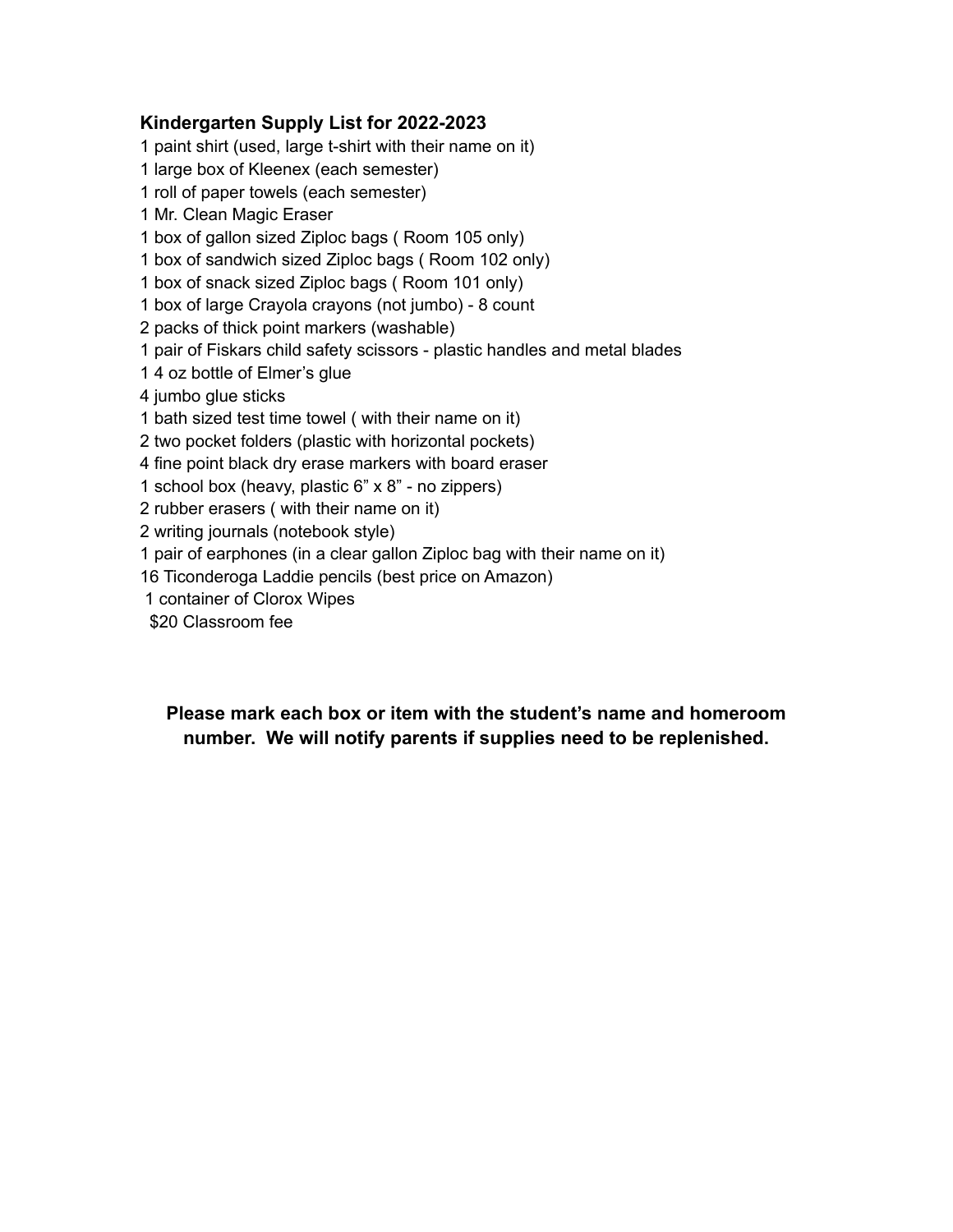#### **GRADE ONE SUPPLY LIST – 2022-2023**

1 Three-Ring Plastic Binder for Poetry Book - 1 inch wide 1 Spiral Notebook – Wide Rule 3 Plastic or Vinyl Folders (plain blue, green, red) No paper folders 12 Sharpened Pencils (No Mechanical) 1 Package of Erasers (to fit on top of pencil) 12 Glue Sticks, 1 Bottle of Glue 2 Boxes of 24 Crayons 1 Pair of Scissors 1 12 inch Ruler 1 Box of Colored Pencils 1 Box of Markers 1 Small Shoebox with child's name on it 1 Box of Ziploc Baggies (large or small), 1 Roll of Paper Towels, 1 Box of Tissues 1 Box of Crackers 1 Pencil Sharpener – Small 1 Large Pencil Pouch or box 1 4 pack of fine dry erase markers 1 Picture of Student 1 Pair of earphones with a plastic bag 1 Non-rolling backpack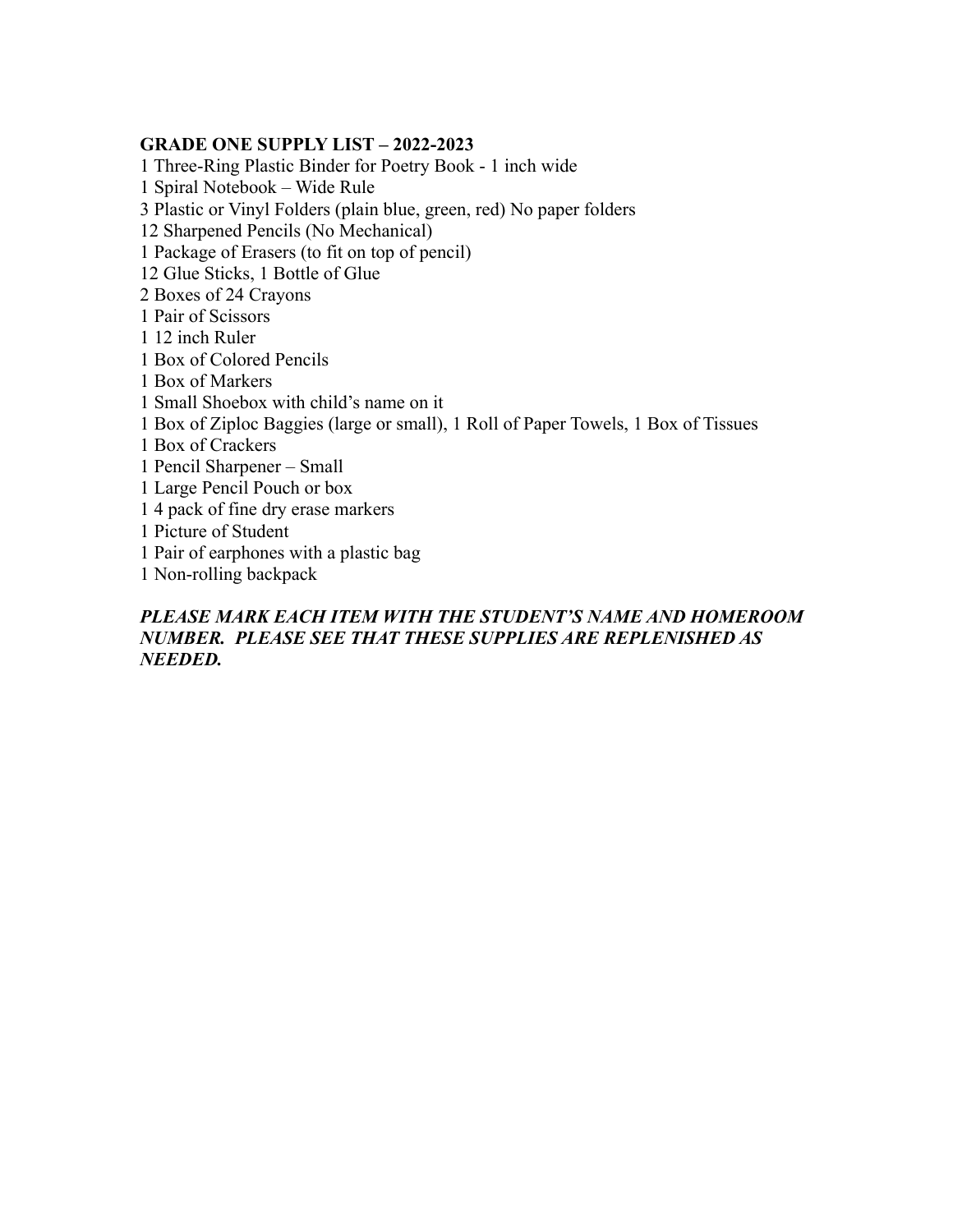#### **GRADE TWO SUPPLY LIST- 2022-2023**

1 Pocket folder (any style or color) 1 Red pocket folder 1 Blue pocket folder 1 One subject notebook- wide rule 1 Composition Notebook – wide rule 2 Pink Pearl erasers 24 Pencils 1 Pair of scissors 1 Zipper pouch for pencils (no boxes) Please considered buying 1 extra for other supplies. (One bag usually does not hold all supplies.) 2 Boxes of crayons (24 pack) 1 Bottle Elmer's all-purpose glue 8 Glue sticks 1 12 inch ruler with standard and metric markings 1 Half inch binder (any color) 4 Dry erase markers and erasers 4 Different colored highlighters 2 pkgs. Crayola colored markers 2 Large boxes of Kleenex 1 Container of Clorox Wipes 1 Pair of earphones in a plastic bag with child's name 1 Rubbermaid plastic shoe box 1 Backpack 1 Refillable Water Bottle 1 Text book cover (small) 4 Workbook covers (These need to be duct taped or use a brown paper bag. Book socks do not work on these books.)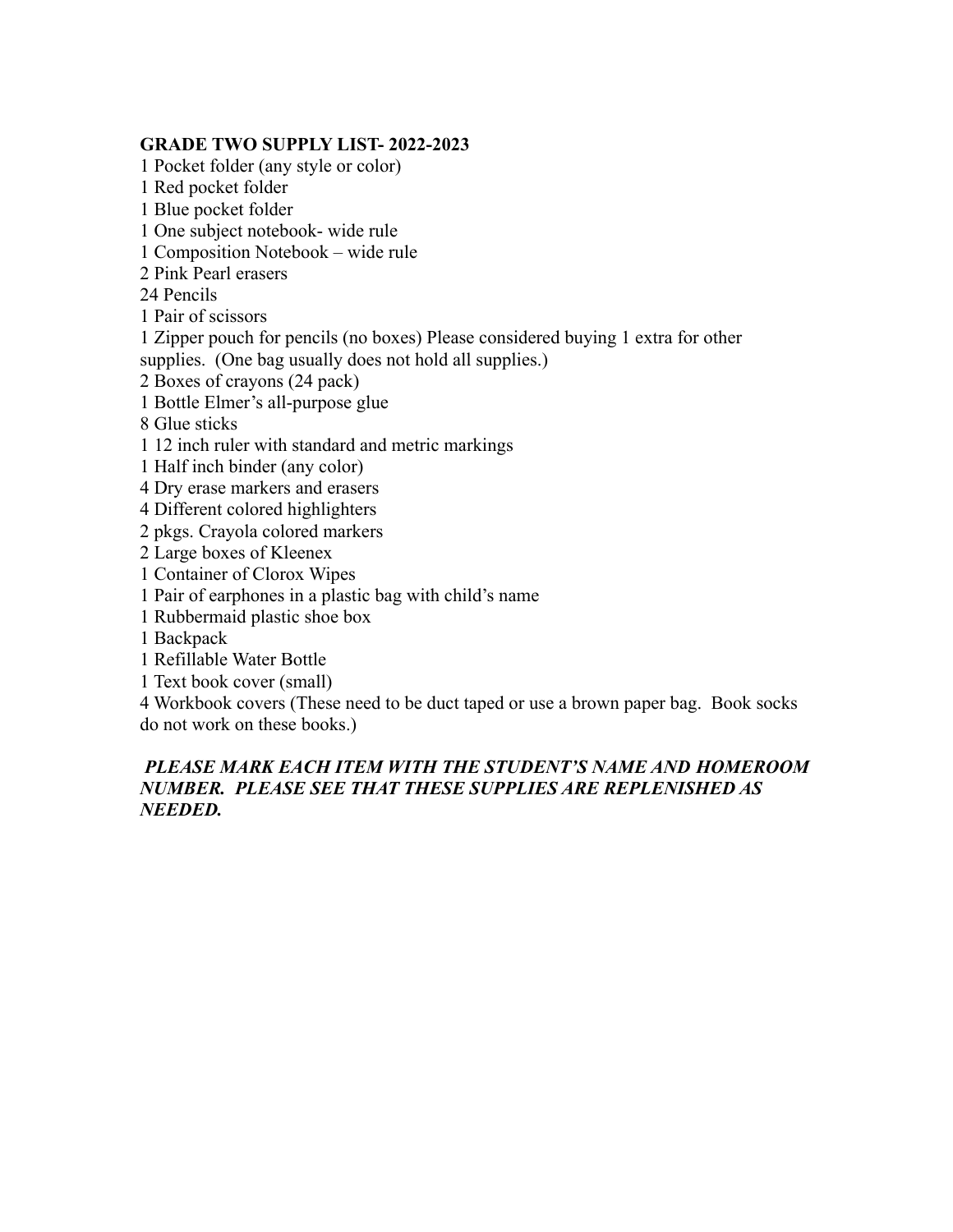## **GRADE THREE SUPPLY LIST – 2022-2023**

2 Boxes of #2 Pencils

1 Package of yellow highlighters

1 Zipper pencil case **(NO PLASTIC CASES)**

2 One-Subject Spiral Notebook

1 One and one half inch binder

6 Two pocket folders with 3 hole punch for binder (1 yellow, 1 red, 1 blue, 1 green, 1 orange, and 1 your choice of color)

1 Package of plastic sleeves with 3 hole punch for binder

2 Glue Sticks

1 of Bottle of Elmer's Glue

1 Roll of paper towels

2 Large containers of disinfecting Clorox Wipes

1 Ruler with standard and metric markings (centimeters)

2 **LARGE** Boxes of Kleenex

1 Twenty- four pack of Crayons

1 Twelve pack of markers

2 Packages of extra erasers & Pencil top erasers

1 Waterproof book bag

1 Package of notebook paper – Wide Rule

4 Red marking pens

1 Fiskars scissors

1 Package of 6 ultra fine dry erase markers

2 Textbook covers

1 Composition Notebook

1 pair of earphones with a plastic bag

1 Package of 10x13 Envelopes **(Please do not put names on the envelopes)**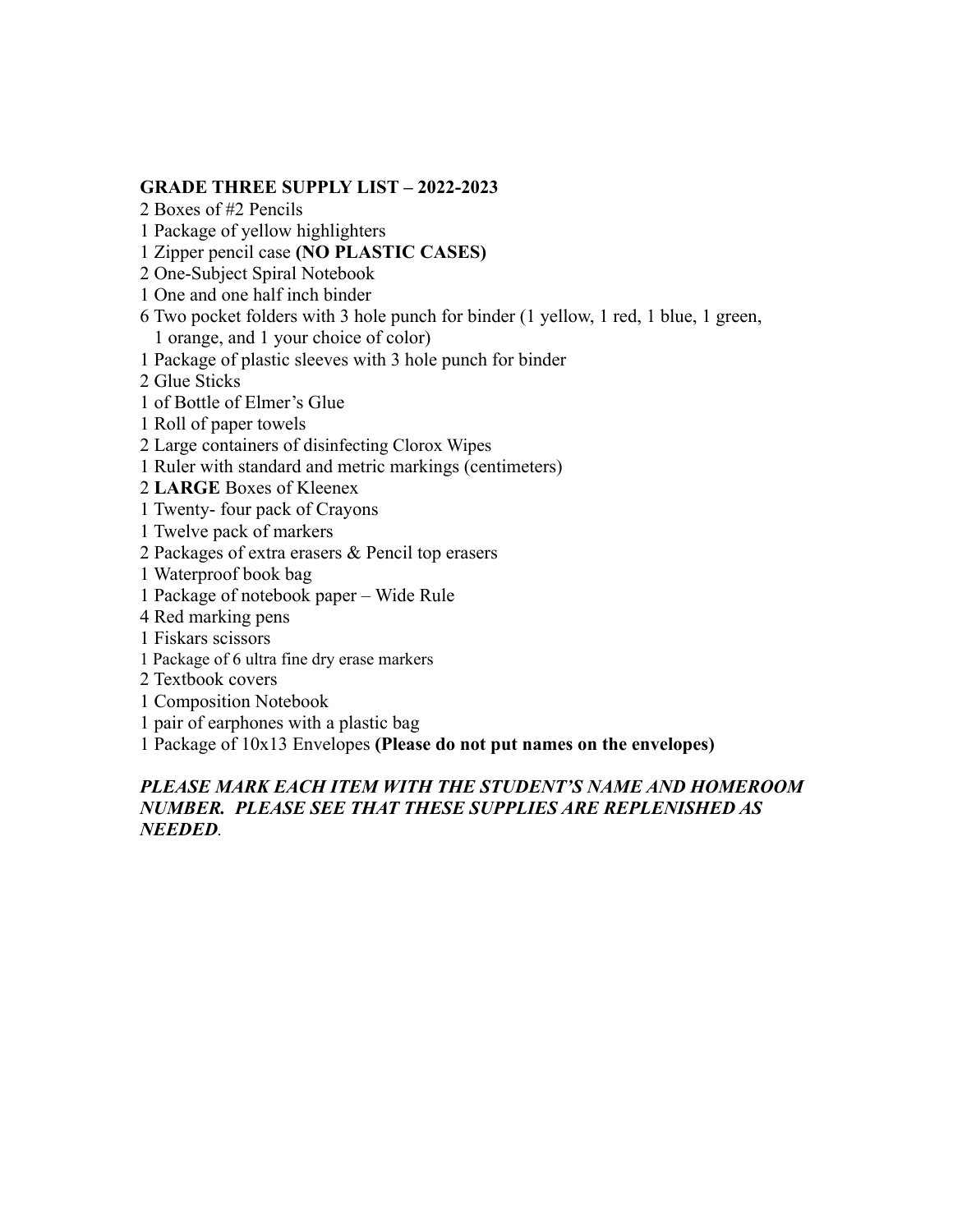### **GRADE FOUR SUPPLY LIST – 2022-2023**

3 Packages of 3x5 index cards (100 count)

1 Package of Colored Pencils

1 Pencil Pouch **(NO SPACEMAKERS OR BINDERS)**

1 Package of Notebook Paper (Loose-Leaf, Wide-Rule)

1 Package of graph paper (any kind)

1 Ruler with Standard and Metric Markings

3 Highlighters

1 Package of Markers

1- 10 tab Accordion Folder with marked tabs: Spelling, English, Reading, Math, Social Studies, Science & French

1 Package of Blue or Black Erasable Pens

1 Package of Red Pens for Correcting

7 Single-Subject Notebooks

2 Glue Sticks and 1 Bottle of Glue

2 Packages of Pencils

1 Pair of Scissors

2 Large Boxes of Kleenex, 1 Roll of Paper Towels and 3 Containers of Disinfecting Wipes 1 Pair of earbuds

2 Textbook covers (Jumbo book socks works well and other books will need to be covered with contact paper))

*For Music: 1 Subject spiral notebook with a folder included and notebook paper (approx. 20 sheets)*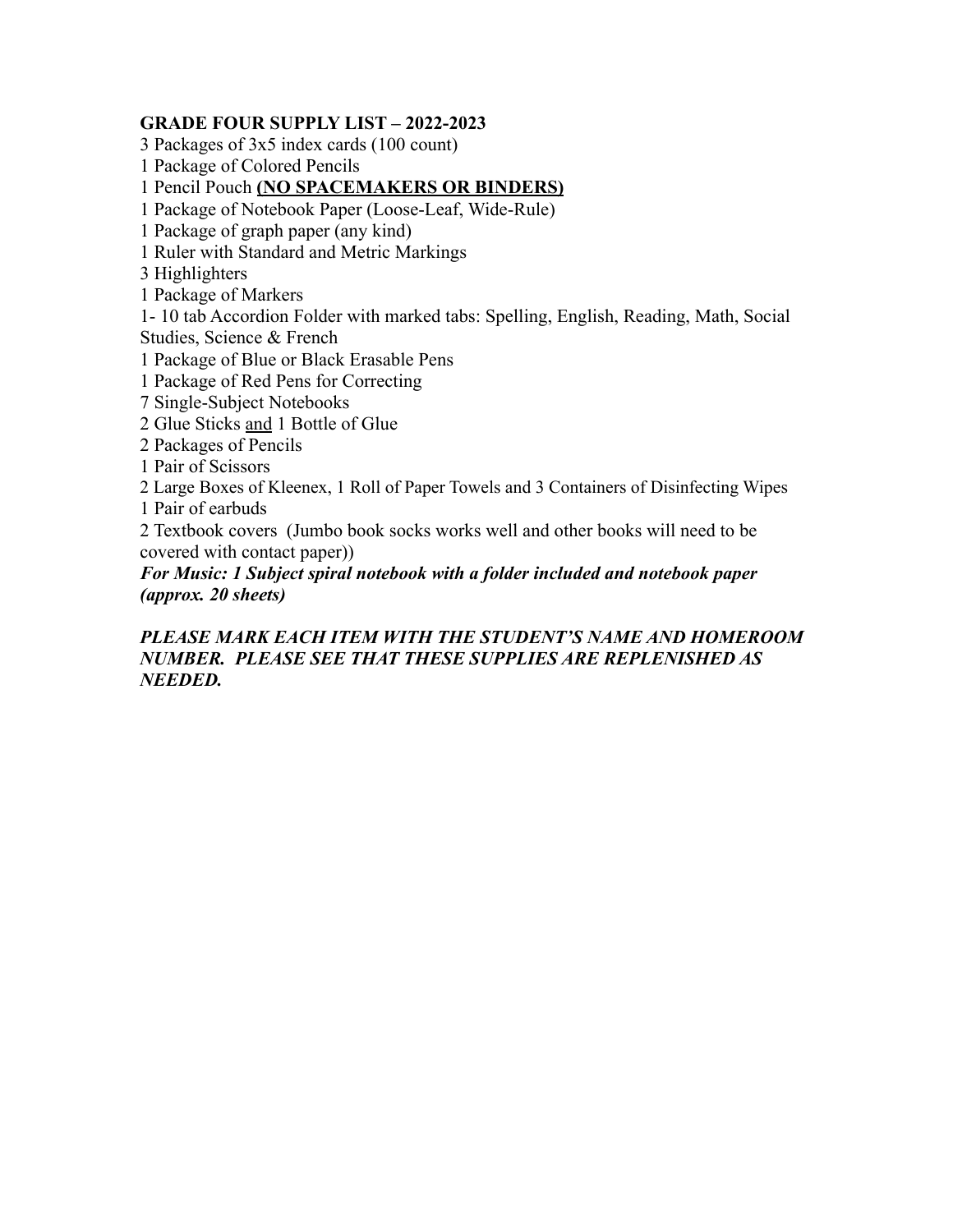# **GRADE FIVE SUPPLY LIST 2022-2023**

# *Coloring Supplies:*

1 box of Crayons

1 Box of Markers

1 Pack of Colored Pencils

# *Writing Supplies:*

2 Packages of Blue or Black Erasable Pens

2 Packs of #2 Pencils

1 Package of Red Pens

3 Light Colored Highlighters

4 Dry Erase Markers (dark colors) and Eraser

# *Organization Supplies:*

3 Two-Pocket Sturdy Folders with 3-Hole Punches to fit in a binder (one for Take Home/Homework, one for Music, one for Chinese)

1 Composition Notebook for Religion

2 1-½" (One and one-half ) Binders (heavy duty with regular not D-ring closure)

8 Dividers with Pockets for use in a binder

2 Packages of 5 Dividers each with no Pockets to be used in binders

2 Soft Pencil Pouches with 3 hole punches to fit into a binder

# *Other Supplies:*

2 Packs of Wide Ruled Notebook Paper

2 Packs of 4 x 6 note cards lined on one side only

3 Glue Sticks

Scissors (intermediate)

1 Ruler with English and Metric markings

1 pair of ear buds (for Chromebooks)

2 Textbook Covers for English and Health books

Materials to cover 5 workbooks, such as contact paper or duct tape

# *Classroom Supplies (thank you):*

2 boxes of Kleenex

One Container of Clorox Wipes

1 Roll of paper towels

# **No White Out, Please**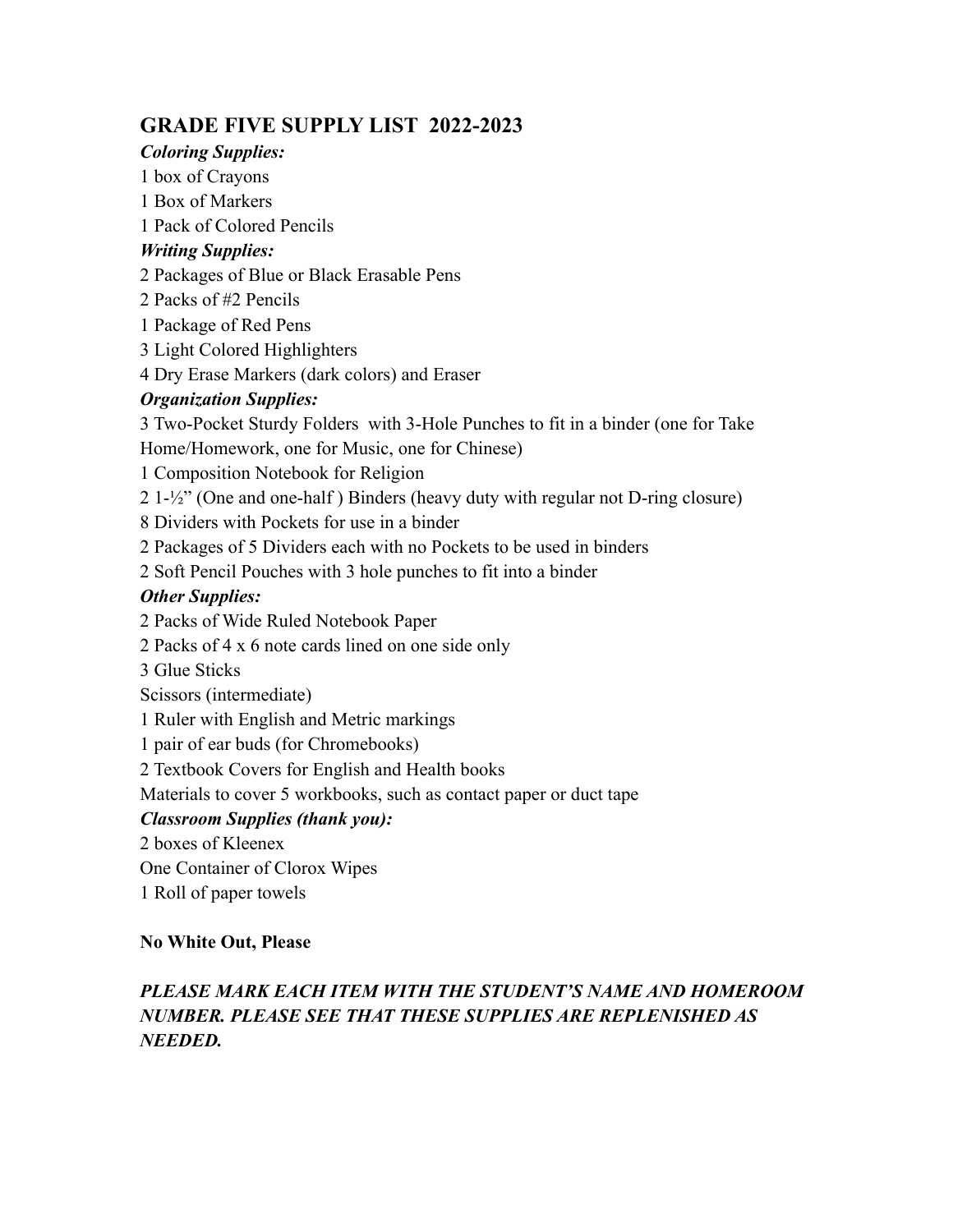# **GRADE SIX SUPPLY LIST 2022-2023**

| Check-<br>off | Item                   | Qty.           | <b>Notes</b>                                           |  |
|---------------|------------------------|----------------|--------------------------------------------------------|--|
|               | #2 Pencils             | 1 pkg.         | No mechanical                                          |  |
|               | <b>Ball point pens</b> | 1 pkg.         | Blue or black ink; medium point (prefer non click)     |  |
|               | <b>Ball point Pens</b> | 3              | Red ink                                                |  |
|               | Highlighters           | 3              |                                                        |  |
|               | Crayons or             | 1 pkg./box     |                                                        |  |
|               | Colored pencils        |                |                                                        |  |
|               | Sharpies               | $\overline{2}$ | Medium point; black                                    |  |
|               | <b>Scissors</b>        | 1 pair         |                                                        |  |
|               | Glue                   | 1 bottle       |                                                        |  |
|               | Index cards            | 1 pkg.         | 4x6                                                    |  |
|               | Post-its               | 1 pkg.         | no accordion or pop-up                                 |  |
|               | Dry-Erase              | $\overline{2}$ |                                                        |  |
|               | Markers                |                |                                                        |  |
|               | 3-ring binder          | $\overline{2}$ | $(1)$ 1 $\frac{1}{2}$ inch & $(1)$ 2 inch              |  |
|               | <b>Dividers</b>        | 1 pkg.         | 8 count; with pockets                                  |  |
|               | Notebook               | 1 pkg.         | Loose-leaf; 3-hole punched; college ruled              |  |
|               | paper                  |                | <b>Wide Ruled</b>                                      |  |
|               | <b>Pencil Pouches</b>  | $\overline{2}$ | must have 3 holes to fit in binder                     |  |
|               | Folders                | 3              |                                                        |  |
|               | <b>Graph Paper</b>     | 1 pkg.         | 1/ <sub>2</sub> inch square                            |  |
|               | Composition            | 1              | Single subject/college ruled                           |  |
|               | Notebook               |                |                                                        |  |
|               | Spiral Notebook        | 1              | 1 subject; with pocket                                 |  |
|               | Earbuds                | 1 pair         |                                                        |  |
|               | <b>Tissues</b>         | 2 boxes        |                                                        |  |
|               | Clorox Wipes           | 2 containers   |                                                        |  |
|               | <b>Library Card</b>    |                | The $6th$ grade teachers also request that each $6th$  |  |
|               |                        |                | graders have their own Public Library card. We will be |  |
|               |                        |                | using resources from the public library throughout     |  |
|               |                        |                | the year.                                              |  |

#### **PLEASE MARK EACH ITEM WITH THE STUDENT'S NAME AND HOMEROOM NUMBER.**

**(Please see that these supplies are replenished as needed. Thank you)**